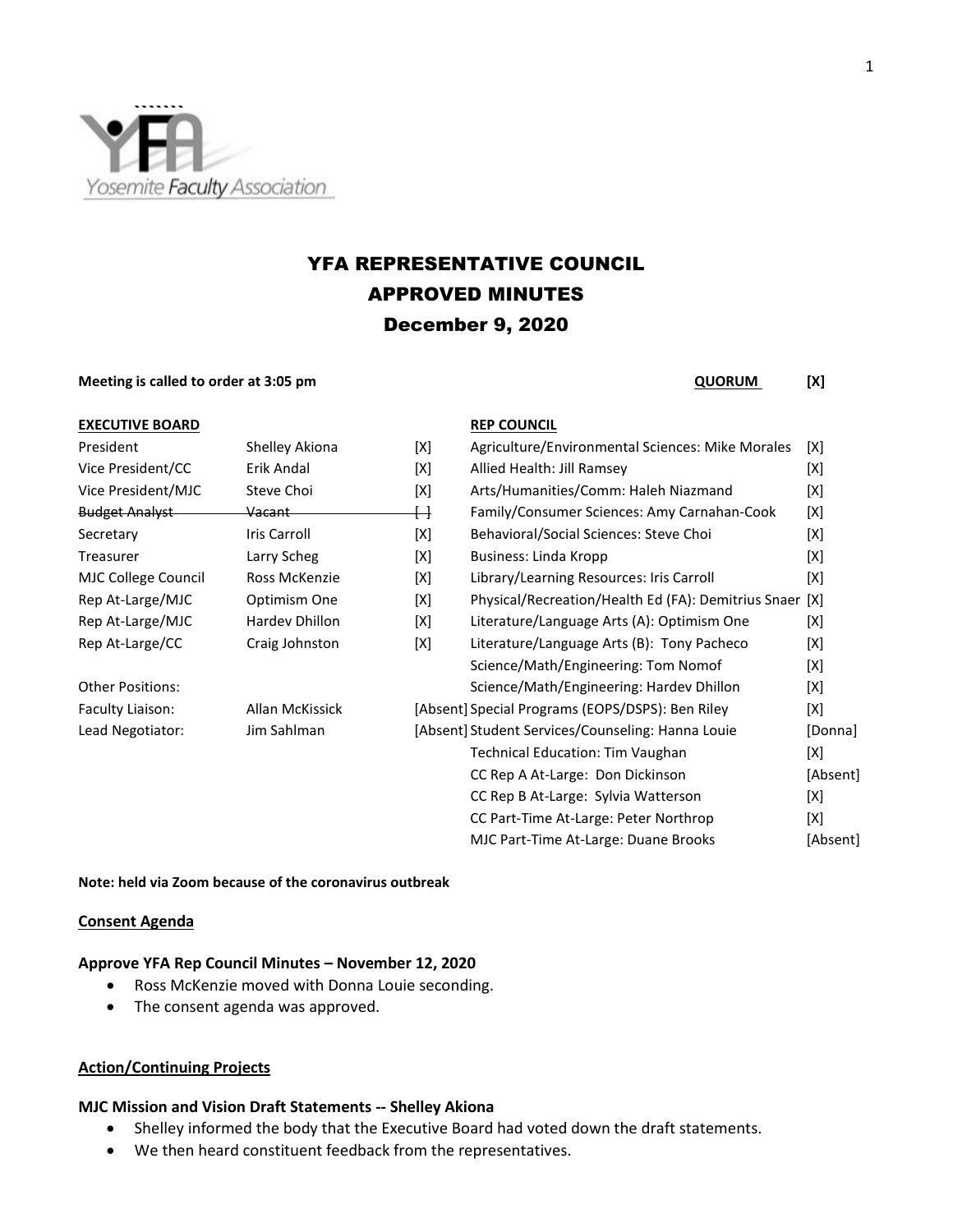- Our College Council representatives will share this feedback with College Council. In addition, Ross will share the language this body agreed to at our last meeting.
- This body prefers to have a longer meaningful mission statement from which we can pull out a brief statement.
- Optimism recommended that College Council should propose a revised statement to be voted on and that this issue is outside of the purview of this body.
- There is a general feeling that this issue should not be rushed.
- Shelley stressed that even though this issue does not fall directly within our purview, we need to be involved in this discussion.

# **MJC Hiring Prioritization, MJC Values & College-Wide Participatory Governance Roles – Shelley Akiona**

# **MJC Hiring Prioritization:**

- A lively discussion regarding the process ensued. Several representatives shared that their faculty feel the process is not transparent or fair.
- BBSS requested that we see a comparison of the committee recommendations from past ten years compared to actual hires. The BBSS representative will send this request to Steve Choi so that he can complete and RFI.
- Ross McKenzie reminded us that the College President's right to re-rank is part of the process.
- Tony Pacheco pointed out that smaller departments, like languages, have a very hard time competing for replacement and/or growth positions.
- Jill Ramsey reminded the body of the difficult time Nursing has getting faculty and filling positions.
- Iris Carroll commented that we should have clearly stated college priorities prior to Instruction Council ranking presentations.
- Ross McKenzie informed us that in the past, divisions got positions for replacements and only needed to make a needs presentation for growth positions. In the most recent cycle, however, because the College was over the FON, the ranked list of replacement positions were not fully hired. Therefore, positions from last year's replacement list that weren't hired, will comprise this year's replacement list without the need for those divisions to make presentations again.
- Shelley confirmed that our comments will be forwarded to College Council and Academic Senate.

# **Values Statement:**

- SME shared that they would like to add a statement on the stewardship of natural resources. They recommended something like:
	- $\circ$  We value the health of the environment for our students, staff, and community, as well as the natural resources that support the economy of our region **OR**
	- $\circ$  We value the health of the environment for our students, staff, and community.
- BBSS shared that faculty recommended adding a paragraph about proving students with a safe, supportive environment. One that protects their ability to learn, inspires them to acquire the skills that will enable them to achieve their dreams, and recognizes the importance of professional faculty role models.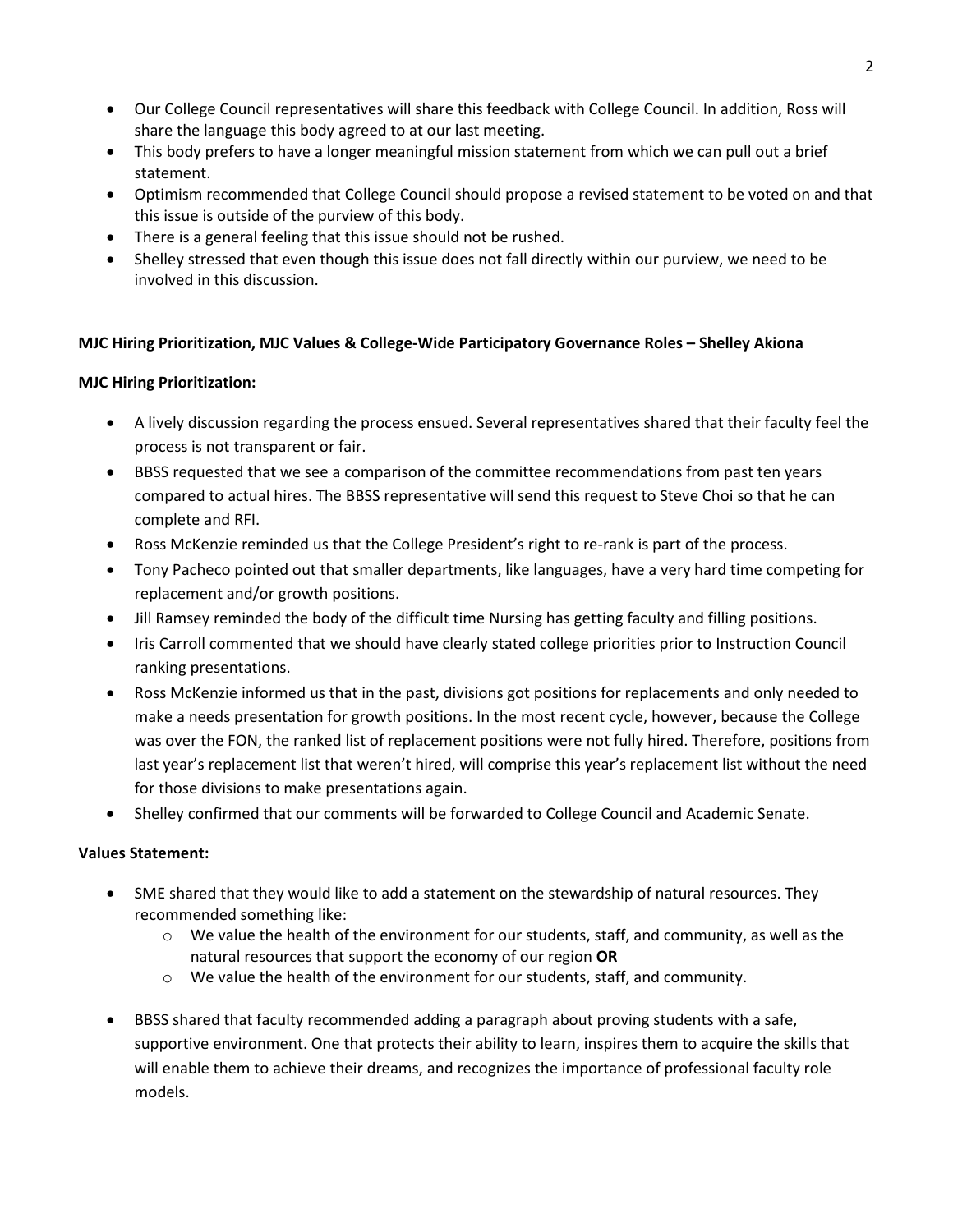### **Participatory Governance Roles:**

- Shelley informed the body that she and Iris were part of the work group that drafted the new document.
- Linda Kropp shared that the Online Education Committee (OEC) talked about Senate standing committees.

## **Bylaws Revisions Re: Conflict of Interest, Resolutions, Political Endorsements – J. Sahlman/S. Choi/E. Andal \***

- Steve Choi sent a draft of the bylaws revisions regarding conflicts of interest, resolutions, and political endorsements to the YFA attorney. Legal council recommended changes and Steve is in the process of making those changes. He intends on having the revision to the Exec Board for our first meeting in January. The plan is to make changes, hold them, and send them out with other bylaws revisions. YFA will seek constituent feedback after changes are made, approved by legal counsel, and discussed in Rep Council.
- Erik Andal reminded us of the changes made to Article 7 of our Bylaws. Shelley asked Erik and Steve to refresh everyone on changes and bring several bylaws to each meeting next spring.

### **Announcements, Updates, Reports, and Other Business**

### **YFA Elections Spring 2021 - Shelley Akiona:**

- Shelley shared the list of Exec Board and Rep. Council positions that will be open.
- Geri Wend will send the notification out for call for nominations at the end of February. Nominations stay open for ten days. Candidate statements will go out at the end of March. There will be ten days of balloting with the election finalized by the end of March.
- Shelley discussed the fact that we need to start cultivating the next generation of YFA leaders. She recommended that if any representatives were not reupping in their roles as representatives they might want to run for a larger role in YFA.
- Shelley announced that she is not going to run for President again.
- She urged us to think about where "you see yourself in YFA."

# **Part-Time Membership Drive Update -- Iris Carroll / Geri Wend:**

- Geri Wend explained the planned process. The first step will be to send a post card out to all parttime faculty. Post cards are to go out the first week of January. Then we talked about having a Q & A the week of January 18th. Duane Brooks, Pete Northrop, and Iris Carroll will discuss possible questions that may be asked at the Q & A. Duane stated that part-time faculty may be interested in reviewing the part-time point accrual process and available retirement options.
- Optimism suggested that divisions have a Q & A during divisions and depts meetings.
- Erik Andal reminded us to consider all the types of part-time faculty.
- Geri will send the postcard to this body so we all know what it says.
- It was recommended that representatives attend the Q & A and reach out to part-time faculty in their areas to make a more personal connection.
- We plan on sending out our recruitment video the first week of spring semester.
- Shelley informed us that the part-time point accrual process hasn't been instituted yet. HR has compiled all the points. Now we need to go through to make sure points are accurate. HR and VPI